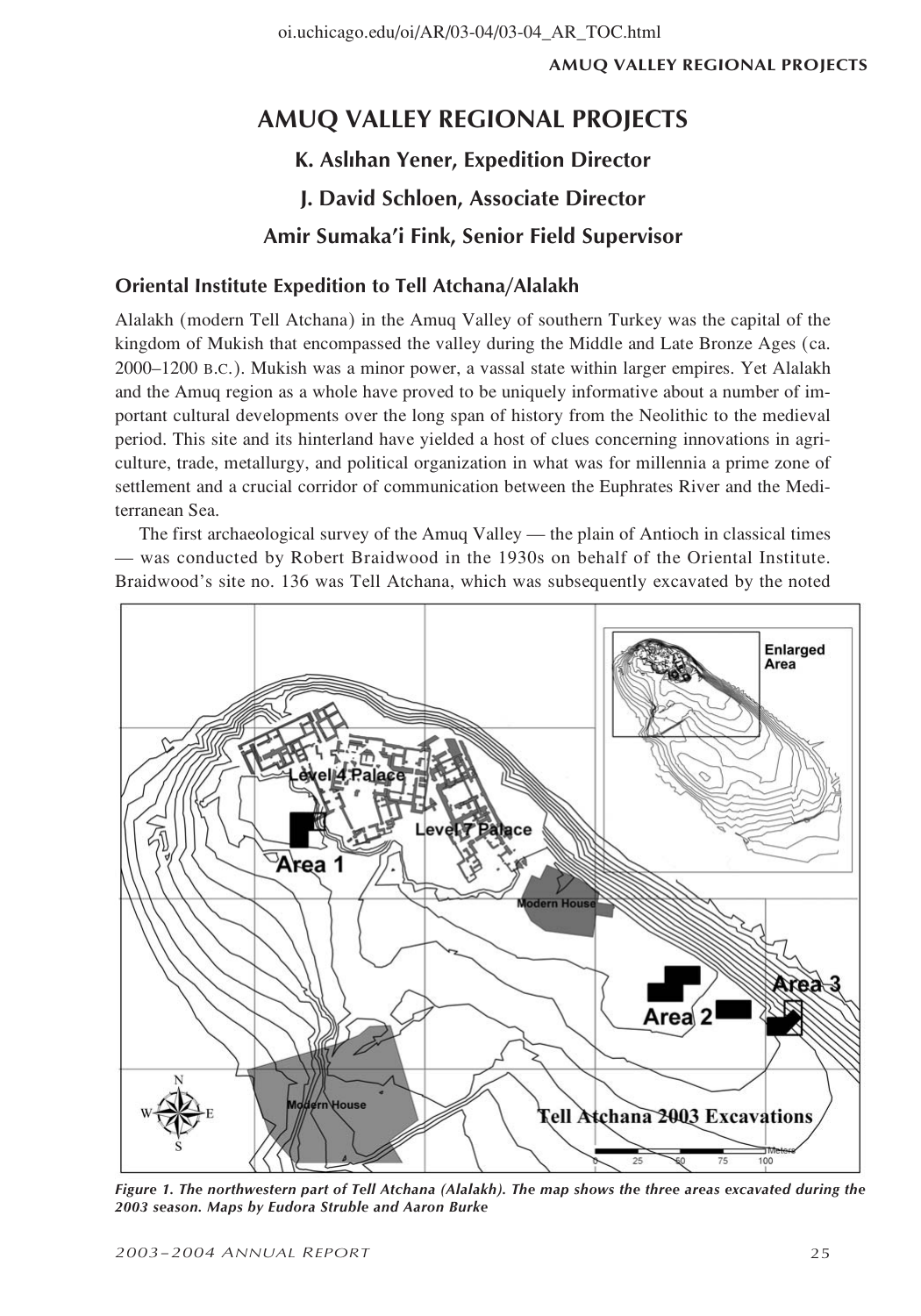#### **RESEARCH**

British archaeologist C. Leonard Woolley, who identified it as ancient Alalakh. Woolley dug large areas of the site between 1936 and 1949, with a five-year hiatus during the Second World War. On the north end of the mound he found a stunning sequence of temples and palaces complete with Akkadian cuneiform archives, Minoan-style frescoes, Egyptian artifacts, Hittite reliefs, and Syro-Mesopotamian sculptures. The eclectic nature of these cultural remains and their intrinsic historical and artistic value have marked Alalakh as a place of special interest. But Woolley failed to record or publish many details of interest to archaeologists and historians, and archaeological methods have improved enormously in the past fifty years. For this reason a team led by Aslıhan Yener returned to Braidwood's site no. 136 in the summer of 2000 to investigate Alalakh as part of the Amuq Valley Regional Projects.

In the first three field seasons at Alalakh from 2000 to 2002, extensive preparations were made for the renewed excavation of the site. This involved an intensive surface survey and the production of detailed topographic maps, and an inventory of previously excavated finds stored in the Hatay Archaeological Museum in Antakya. In 2003, we conducted our first full season of excavation, digging from September 1st to October 17th with an international staff of thirty-nine archaeologists and students and seventy-two hired workers from the local villages (see the list of acknowledgments below). Our dig headquarters, long on the drawing board, are now successfully established in the village of Tayfur Sökmen, two miles from the site. Three large, colorful (red-and-yellow) prefabricated buildings — a dormitory, dining hall/laboratory, and office were erected over the summer thanks to the extraordinary efforts of senior field supervisor Amir Sumaka'i Fink and his coworkers. Remarkably, the dig-house compound, begun in mid-July, was completed by the end of August with running water, electricity, and all necessary furnishings, ready for the arriving team. We rented two additional houses in the village of Tayfur Sökmen and another in the nearby city of Antakya (ancient Antioch) to serve as extra dormitories and storage depots. Three other projects — the University of Toronto's Tell Ta yinat project, directed by Timothy Harrison (University of Chicago, Ph.D. 1995), the Tell Kurdu project, and the Amuq Valley survey — are partners with us in this new "archaeological village." We are now open for serious archaeological business!

Alalakh is located near the bend of the Orontes (Asi) River. The site measures  $750 \times 325$  m, with a total area of about 22 hectares (54 acres). After clearing the weeds and brush, we laid out eleven  $10 \times 10$  m excavation squares (1,100 square meters) in three areas unexcavated by Woolley (fig. 1). In our excavations we are not depending on Woolley's analysis but are developing our own fine-grained stratigraphy, which we can later compare to Woolley's strata. In our first season we have already identified several phases of architecture (named Local Phase 1, 2, etc.). These are tentatively dated to the end of the Late Bronze Age. The latest phase may even belong to the early Iron Age, although we need to do further analyses of the pottery and stratigraphy and obtain dates for our radiocarbon samples before we can be sure.

The supervisor of Area 1, Gabrielle Novacek, oversaw three of the  $10 \times 10$  m squares. Eudora Struble and Adam Miglio served as square supervisors in this area. (All three are graduates students of Near Eastern archaeology in the University of Chicago.) Area 1 is in the palacetemple zone on the north end of the site, in a spot where Woolley had left several hundred square meters of earth unexcavated in front of his dig house. We suspected that we might find here the southwest wing of the "Hittite fortress" that Woolley assigned to his Level II/III period (fourteenth and thirteenth centuries B.C.), and we were not disappointed. After several weeks of digging we finally exposed the eroded tops of thick mudbrick walls encasing three rectangular chambers that we will excavate in the future (fig. 2). These walls and chambers are reminiscent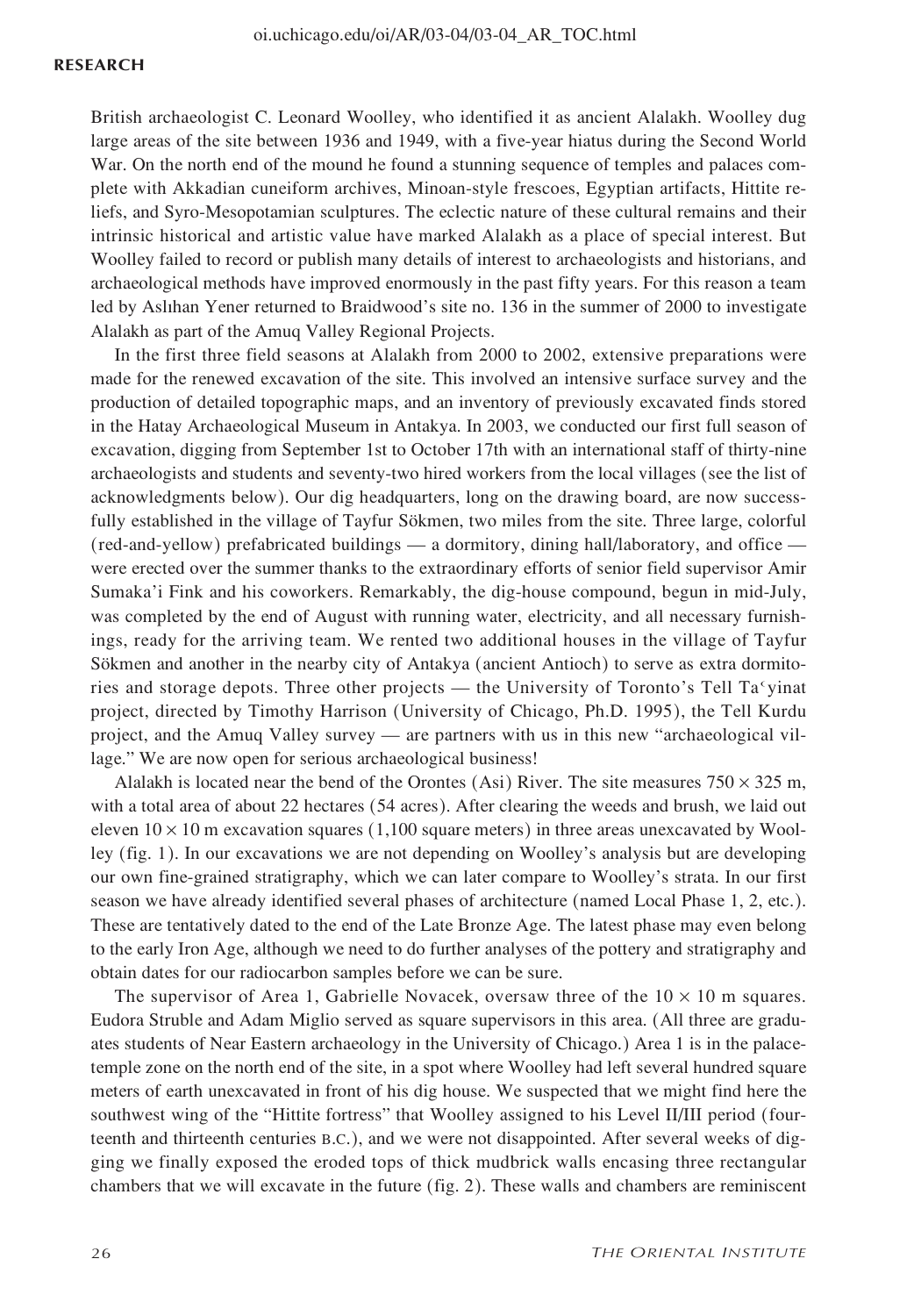of Hittite monumental architecture, reflecting Hittite suzerainty over Alalakh during the last two centuries of its existence.

As expected, many of our initial finds in this area came from thick deposits of highly disturbed topsoil that covered the monumental building, and thus have no contextual provenance. Of particular interest are the abundant copper-based metallurgical residues and indications of ironworking. After some initial puzzlement we deduced that Woolley had used this area as a sherd yard where his pottery was sorted. A sherd yard explains the striking concentrations of diagnostic potsherds we unearthed in the topsoil of Area 1, having in effect sifted through Woolley's trash. Unfortunately this pottery had long since been removed from its original context and so is of little value archaeologically.

Excavations in Area 2, in the east-central part of the site, were supervised by Amir Sumaka'i Fink. Six  $10 \times 10$  m squares were laid out in this area just south of a cluster of "private houses"



*Figure 2. Area 1. Mudbrick walls, possibly part of Woolley's Level III/II Hittite fort*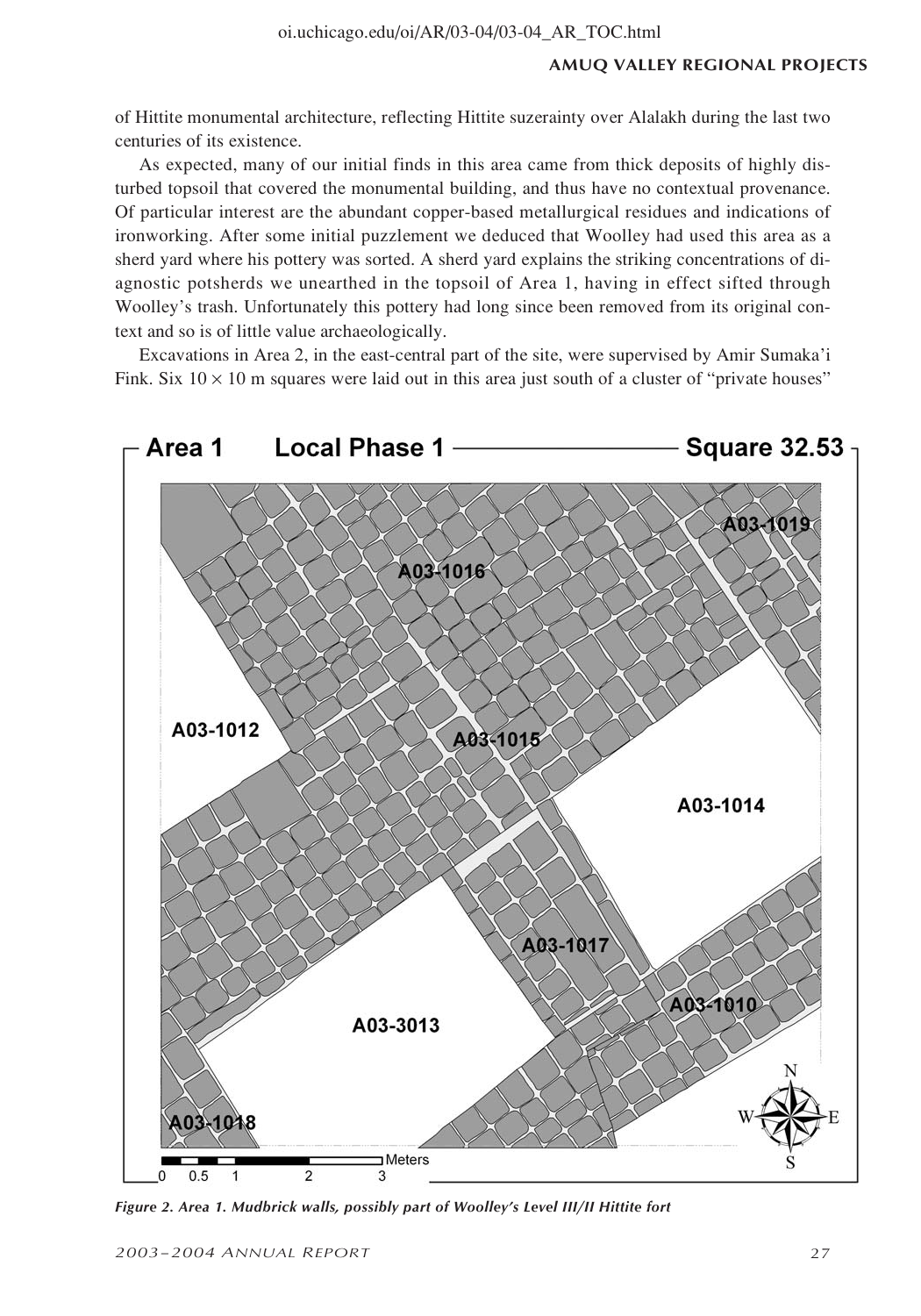

*Figure 3. Area 2. The two buildings of local phase 2*



*Figure 4. Area 2. The latest phase of occupation at Tell Atchana*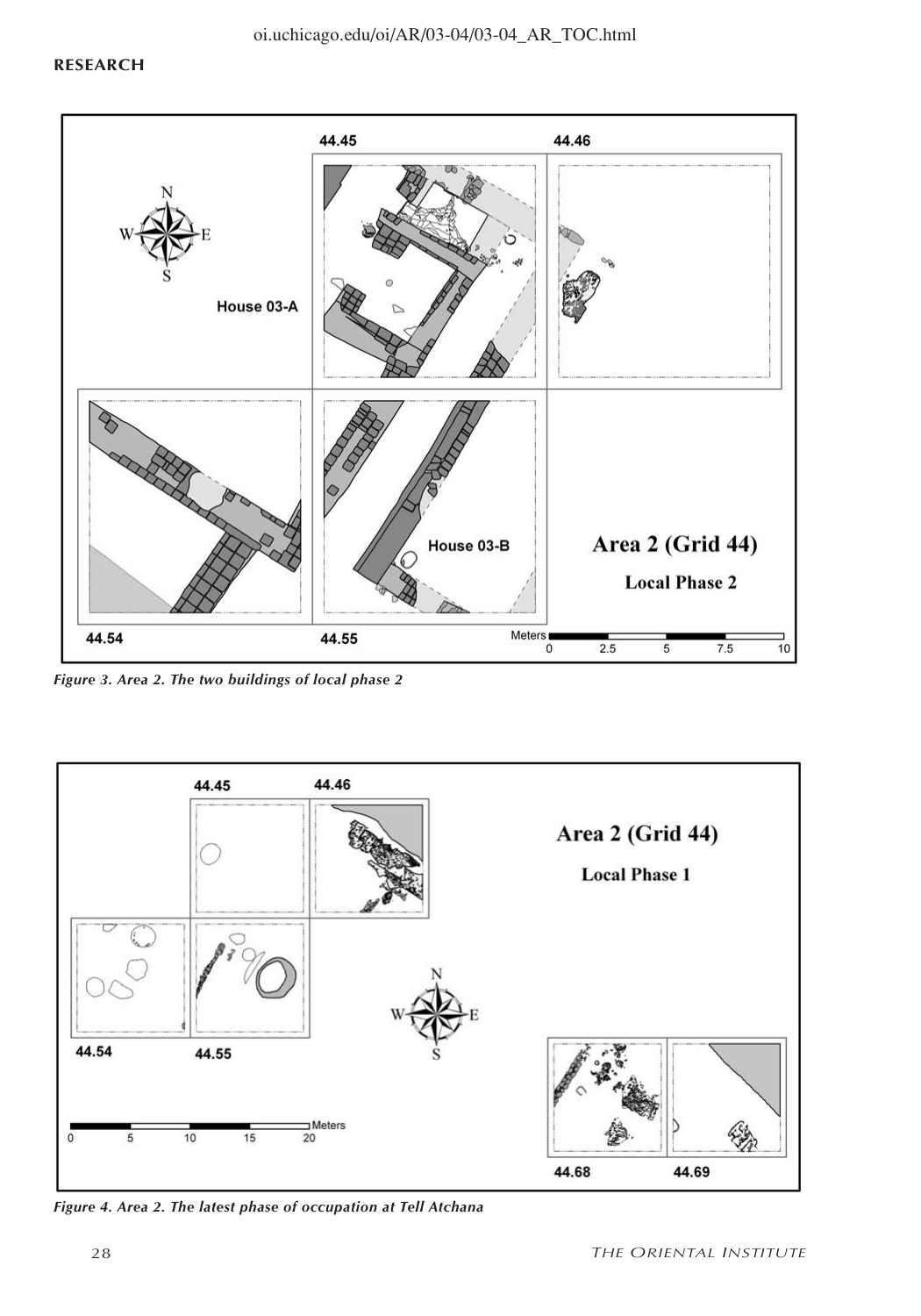

*Figure 5. Area 2. Pottery kiln. Photograph by Nita Lee Roberts*

exposed by Woolley in the 1930s and 1940s, not far from the northeastern slope of the mound. The square supervisors in Area 2 were Katherine Strange Burke, Glenn (Joey) Corbett, Leann Pace, and Bike Yazıcıoğlu (all graduate students of Near Eastern archaeology in the University of Chicago), as well as Murat Akar (a graduate student at Middle East Technical University in Ankara) and Sarah Miglio (a graduate student at Wheaton College).

We detected two phases of settlement in Area 2 very close to the modern surface. The lower, earlier phase was probably inhabited at the close of the Late Bronze Age (Woolley's Level 1), just before the great political and economic collapse that put an end to both the Hittite empire and the city of Alalakh. In this phase we exposed two large, multi-roomed mudbrick houses separated by a street (fig. 3). In one of the houses we came across a plastered bathroom, a luxury that was enjoyed by many households in Late Bronze Age Alalakh, as Woolley's excavations showed.

Cautiously comparing our architectural phases to Woolley's, we can say that our finds in the upper, later phase in Area 2 shed light on Woolley's topmost and ephemeral "Level 0." This was understood by him to represent a brief period of occupation during the twelfth century B.C., after the collapse of the ruling dynasty. But he found no architecture in this part of the site to go with this phase. Using a slower and more controlled excavation method than he employed we were able to detect a badly preserved but nonetheless coherent architectural phase just below the modern surface (fig. 4). The buildings in this phase are quite different from the phase before it and may well belong to the post-collapse period, that is, the early Iron Age. One of the most interest-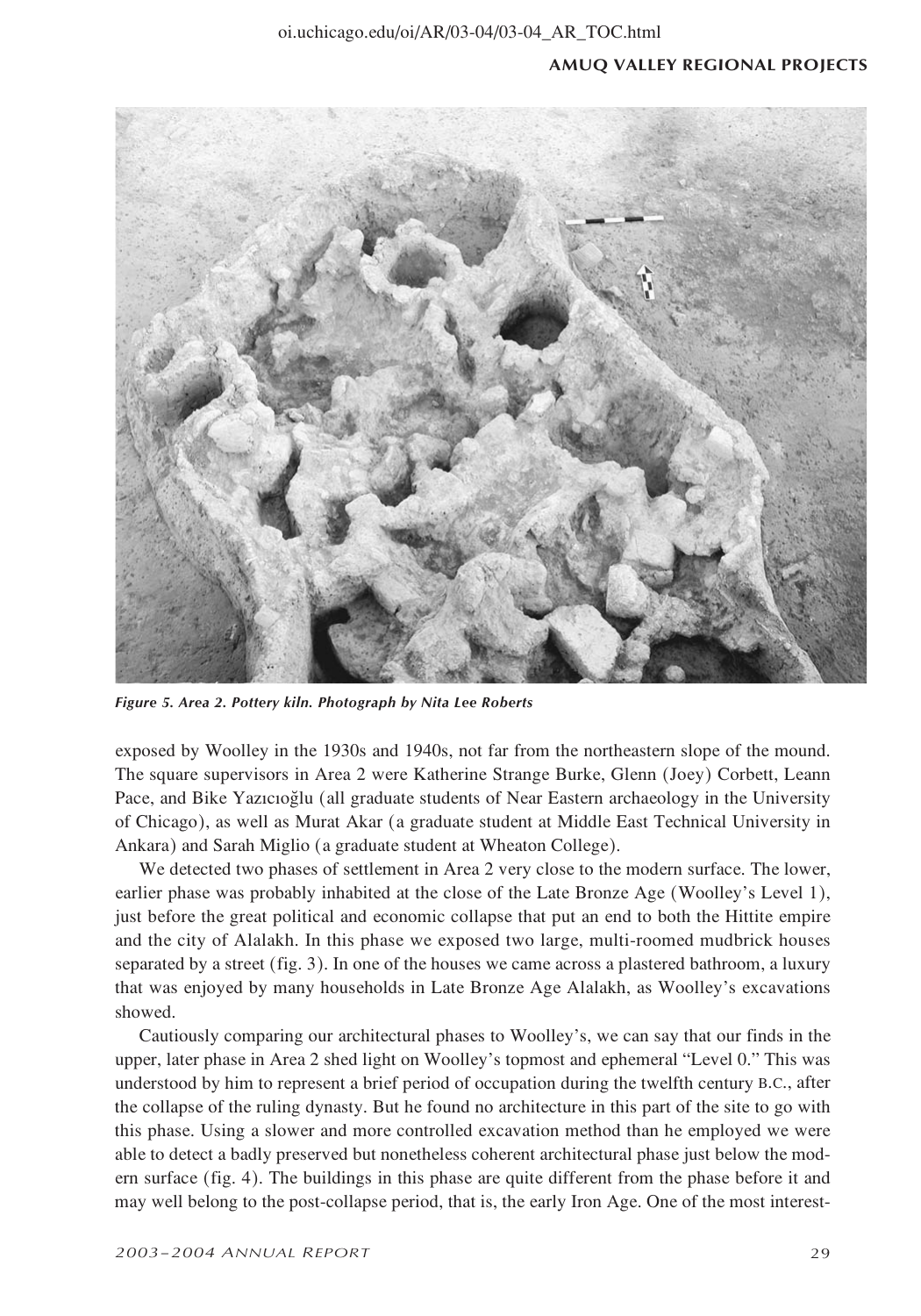

*Figure 6. A clay goddess figurine unearthed in Area 2. Photograph by Nita Lee Roberts*

ing discoveries in this final phase is a multichambered pottery kiln (fig. 5). We are now in the process of analyzing the ceramic assemblage and other materials in Area 2 in order to elucidate this last, post-Hittite settlement of Alalakh, of which very little was known before (fig. 6).

Area 3 (fig. 7), straddling the top of the slope along the eastern edge of the site, was supervised by Aaron Burke, assisted by square supervisors Jacob Lauinger and Edward Stratford (all three are University of Chicago graduate students). Our excavations in this area were designed to expose the sequence of fortifications of the city. A  $10 \times 10$  m square was laid out on the crest of the slope, but to our surprise we found here not a city wall but a large kitchen or workshop with vessels for preparing and serving food lying next to a horseshoe-shaped ceramic hearth. This hearth or oven was extremely well preserved and sat intact upon the floor. Other fragmentary hearths were found in the area, indicating a large scale of production. Preserved on the floor were several clay andirons, four basalt grinding bowls, flint debitage, and twenty-four intact or restorable ceramic vessels. The repeated relining of the

intact hearth with successive layers of clay indicates that this workshop continued in use for a substantial length of time.

In excavation squares farther down slope in Area 3, we did find evidence of fortifications in the form of a large mudbrick wall, but this is much lower and more deeply buried than we expected and is probably to be dated to the Middle Bronze Age. In Area 3 we did not find Late Bronze Age fortifications from the latest period of occupation at Alalakh, contrary to our expectations. But we did find several dozen burials and evidence of many more eroded or disturbed burials on the slope. A cemetery may well have been on this part of the site during the last centuries of the city, which would have important implications for the size of Alalakh in the Hittite period.

Of the burials in Area 3 one stood out as special: a tomb with multiple individuals and special grave goods (fig. 8). This tomb has a plastered superstructure on a cobblestone foundation. On the top of the tomb were two columns of baked clay tile headstones stacked four high and a row of cobblestones. Within the plastered superstructure, which may once have encased a wooden coffin, four individuals were laid tête-bêche, each separated from the other by fragments of broken plaster. Individual no. 2 was buried with many gold, carnelian, ivory, and amber beads. A number of gold appliqués, decorated with raised rosettes or radial lines, were found around individual no. 3, probably from a now-disintegrated cloth or headdress placed over the head (fig. 9). Some beads and appliqués came from around the torso, which suggests an elaborately beaded and gold garment or headdress. A gold ring was still on no. 3's finger and gold sheet earrings or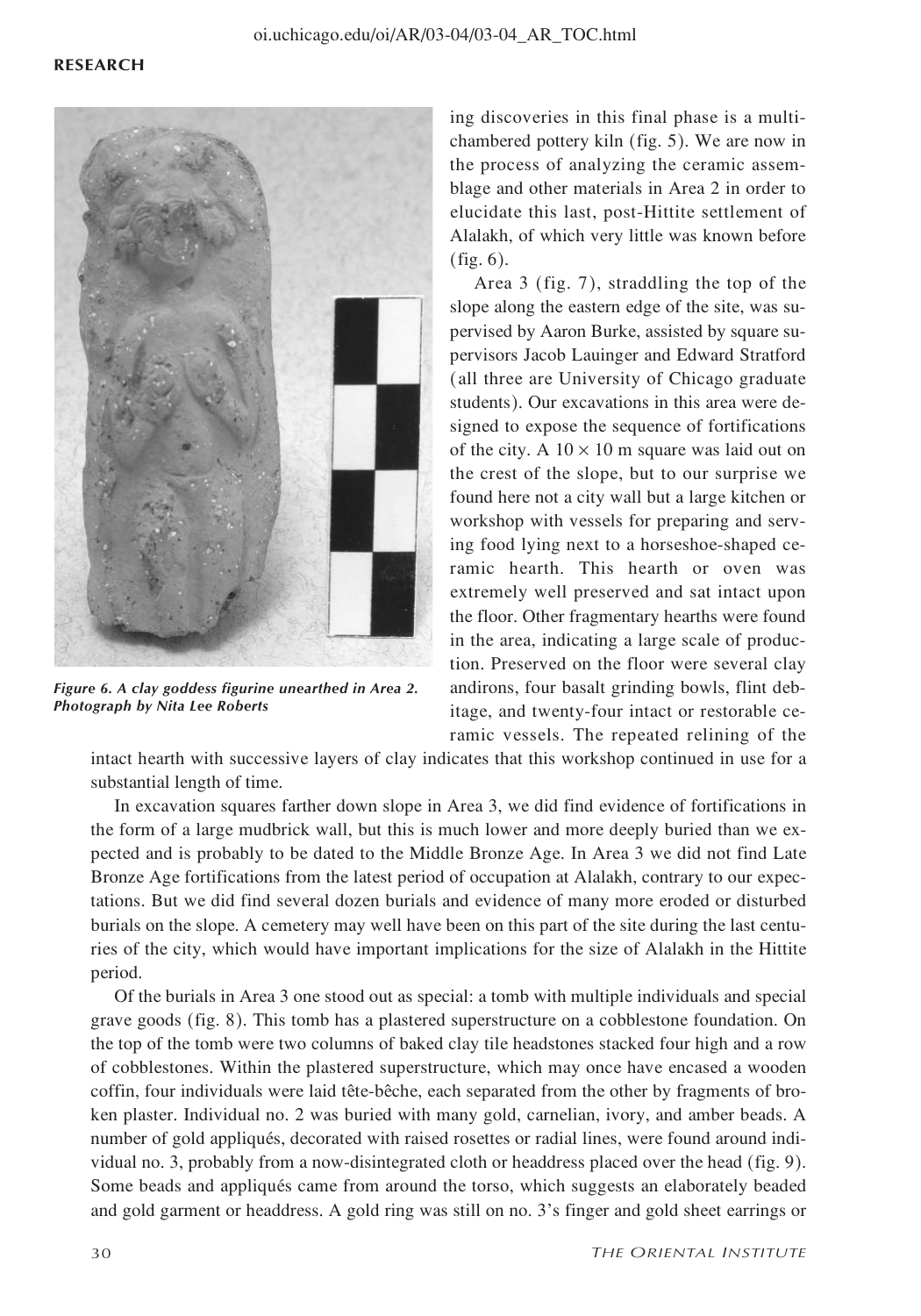

*Figure 7. Bird's-eye view of Area 3. Photograph by Murat Akar*

hair rings by the skull (fig. 10). A number of copper-based toggle pins were found as well as a silver one, all used to fasten the burial garments. Some of the pottery came in pairs: two Cypriot base ring jugs, two red lustrous ware spindle flasks (fig. 11), and two trefoil-mouth buff jars. In addition, a bovine leg bone and numerous bird bones were found in the tomb. The spindle flasks would have contained beer or wine and the jars would have held other liquids. It seems that these individuals were buried with all the sustenance they needed in the afterlife.

When one thinks of Alalakh one thinks about cuneiform tablets. We found two fragments of the same tablet in Area 2. The first fragment was found in topsoil on the first day of excavation and was registered as object number 1 in our catalog of small finds. The second fragment was found two weeks later. Our epigraphist Jacob Lauinger immediately identified this tablet as a lexical text containing a Sumerian bird list. Another tablet found in Area 1 is an economic text. Rounding out our corpus of inscriptions from the first excavation season are two clay envelope fragments and a Hittite hieroglyphic stamp seal.

The renewed excavation of Alalakh has generated considerable interest among those aware of the importance of this site and the potential for fascinating new discoveries. In our 2003 season, we hosted busloads of visitors from academic institutions in Israel and Germany. We were also visited by Turkish friends and colleagues from Istanbul, Ankara, and Antakya, including a group of faculty members from Mustafa Kemal University, the local university of the state of Hatay. The state governor also paid us a visit, together with members of the local press. During the last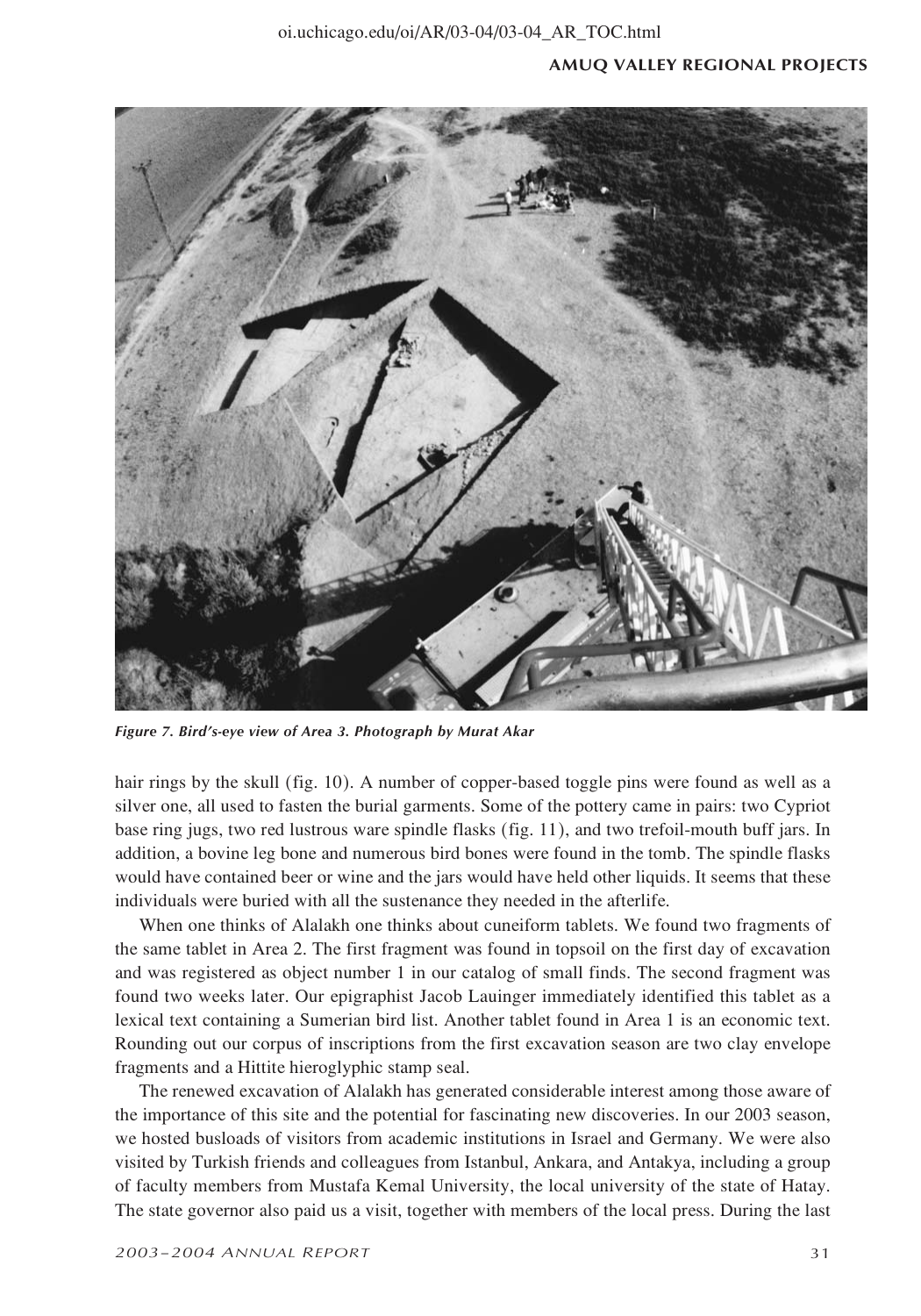

*Figure 8. Detail from a unique plastered tomb in Area 3. Photograph by Nita Lee Roberts*



*Figure 9. Gold appliqué found in Area 3 plastered tomb. Photograph by Nita Lee Roberts*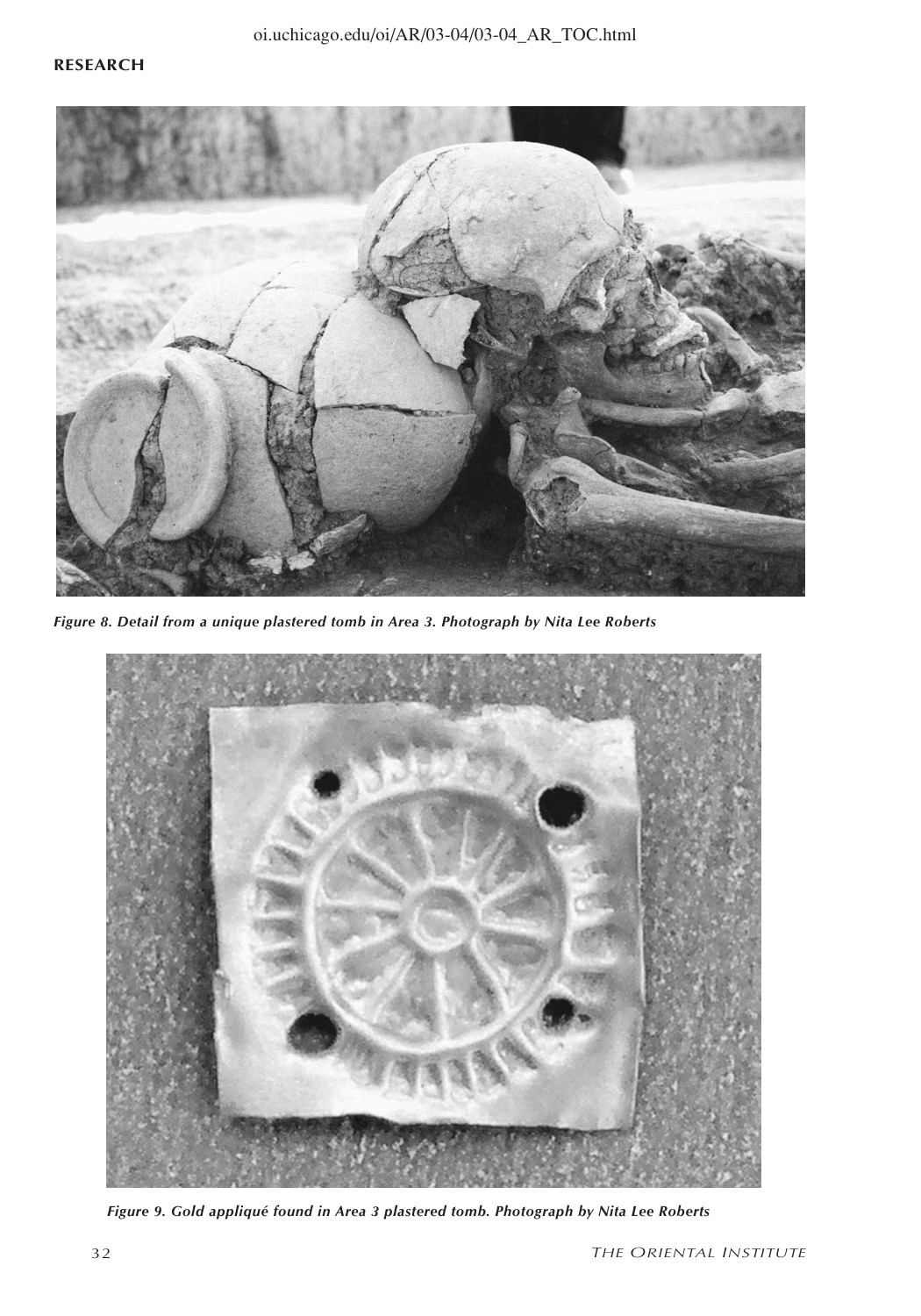week of excavations we hosted the documentary film crew from public television station WTTW in Chicago that was producing a film about the Oriental Institute and chose to visit Alalakh and the Epigraphic Survey at Chicago House in Luxor, Egypt. The film crew was guided by Sel Yackley, chairwoman of the Chicago Amuq Committee and a longtime supporter of the Amuq Valley Regional Projects.

Our exploration of Alalakh will continue in a second field season from August to October, 2004. We eagerly anticipate a visit by the Oriental Institute tour group to be led by Director Gil J. Stein, as well as several other visitors who have told us of

their interest in coming to Alalakh. In the coming season, we will complete the analysis of the large quantity of excavated material collected in 2003 and undertake additional excavations to connect Area 2 with Area 3, in order to solve some pressing stratigraphic problems. A project is also in the works to renovate the famous Woolley dig house, which still stands on the site and was recently declared a historical heritage site. It will make an ideal visitor's center once it is renovated to include rest room facilities, a watchman's residence, an exhibit area, and an on-site depot.

All in all, our first season was a resounding success. Alalakh lived up to its reputation in terms of compelling finds, and we were delighted that we were able to operate on a large scale with a diverse team who lived and worked together very efficiently and with good cheer. Congratulations to all who participated and made this a special excavation!

# **Acknowledgments**

In addition to the authors, the 2003 Tell Atchana/Alalakh staff consisted of the following people: Aaron Burke, Katherine Strange Burke, Glenn (Joey) Corbett, Jacob Lauinger, Adam Miglio, Gabrielle Novacek, Leann Pace, Samantha Stewart, Edward Stratford, Eudora Struble, and Bike Yazıcıoğlu (University of Chicago); Hatice Pamir, Tülin Arslanoğlu, Mustafa Baltalı, Sedat Biçer, Can Ercan, Bilge Gürkan, Murat ∫vecan, Adem Öncü, and Ahmet Ünal (Mustafa Kemal University, Antakya); Amy Gansell and Stine Rossel (Harvard University); Susan Helft (University of Pennsylvania); Fazıl Açıkgöz (Niğde Museum); Nita Lee Roberts (New York University, Institute of Fine Arts); Murat Akar (Bilkent University, Ankara); Katrin Hieke (Tübingen University); Joseph Keller; Sarah Miglio (Wheaton College); Dominique Collon (British Museum); and Brenda Craddock, Franca Cole, and Phil Andrews (U.K.).



*Figure 10. Gold sheet, possibly a hair ring, found in Area 3 plastered tomb. Photograph by Nita Lee Roberts*



*Figure 11. Area 3. Red lustrous ware spindle bottle found in the plastered tomb. Photograph by Nita Lee Roberts*